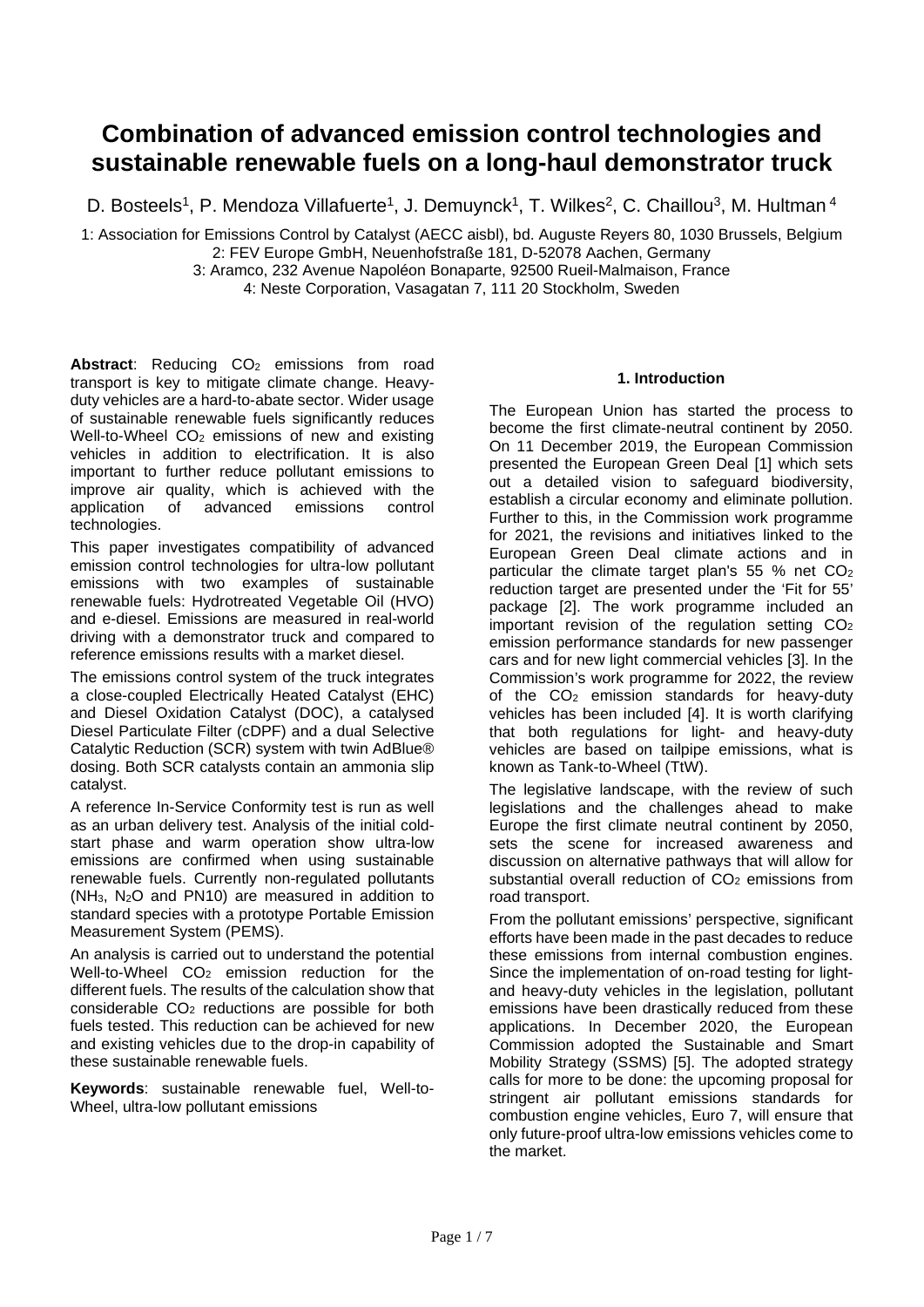The expected introduction of Euro 7 standards for light- and heavy-duty vehicles is intended to further reduce emissions significantly from heavy-duty vehicles with internal combustion engines in order to improve air quality on the roads and especially in cities.

This manuscript reports the pollutant and  $CO<sub>2</sub>$ emissions from a heavy-duty demonstrator vehicle with state-of-the-art emission control technologies tested with sustainable renewable fuels over a broad range of operations. The testing with sustainable renewable fuels was conducted within two phases of the AECC project. The emission control system used in phase 2 was updated with an active thermal management described in section 3. Well-to-Wheel (WtW) CO2 emissions are reported.

The sustainable renewable fuels chosen for these tests were HVO and e-diesel. HVO was selected as an already available fuel at European service stations which is able to substantially reduce  $CO<sub>2</sub>$  in a WtW assessment. E-diesel was also tested. This fuel is expected to be available in the mid-term and will allow substantial CO<sub>2</sub> reductions provided that the hydrogen is produced from low carbon renewable energy and the  $CO<sub>2</sub>$  is captured from the atmosphere or from an unavoidable source.

## **2. Base vehicle and powertrain characteristics**

The heavy-duty vehicle used in the project is an N3 Daimler Actros 1845 LS 4x2 tractor equipped with a 12.8 l engine with high pressure Exhaust Gas Recirculation (EGR) and homologated to Euro VI-C. The rated power of the engine is 330 kW at 1600 rpm and the type approval reference work in the World Harmonised Transient Cycle (WHTC) is 29.4 kWh.

## **3. Emission Control Technology system**

Previous publications have described in detail the system implemented in phase 1 of the AECC heavyduty demo vehicle project [6 - 8].

In the first phase of the project, the innovative emission control system was composed of a closecoupled (cc) DOC, SCR and Ammonia Slip Catalyst (ASC). The ccSCR/ASC is placed as the first component in the boxed system followed by a DOC, catalysed Diesel Particulate Filter and SCR/ASC, with twin AdBlue® injection and a hydrocarbon (HC) doser to support DPF regeneration. A novel twin AdBlue® dosing system was implemented to the demonstrator truck and controlled using FEV's in house developed twin dosing control software. The software controls both injection systems individually and coordinates the AdBlue® dosing. The system determines if the front or rear system should be used to optimise conversion efficiency.

In phase 2 of the project work, the emission control system was modified to further reduce cold-start emissions. The ccDOC which is located directly after the engine turbo and consists of two substrates was changed. An electrically heated catalyst (EHC) was implemented as the first substrate within the DOC canning, as can be seen in Figure 1.

In the phase 2 setup, the vehicle was fitted with an external 48 V system allowing for efficient use of the EHC and applying the power required when needed. The AC/DC converter installed in the vehicle supplied 10.8 kW maximum power, defining the EHC capacity.

The EHC was calibrated to hold a ccSCR temperature (front face) of 220 °C. At idle, EHC performance in the heavy-duty demonstrator truck is capable of achieving average gas temperatures downstream of the EHC between 350-400 °C and temperatures upstream of the ccSCR > 200 °C.



*Figure 1. Phase 2 emission control system*

The EHC supports the clean operation of the vehicle by reducing high NOx emissions from the cold-start and preserves the system temperature when the operating conditions include long idle phases. A dedicated paper on the phase 2 of the work is in the process of being published and for this reason the discussion in this manuscript will focus on the results achieved with the sustainable renewable fuels.

## **4. PEMS equipment integration**

The emission results reported in this paper refer to tests conducted on the road with the vehicle instrumented with a Portable Emissions Measurement System (PEMS). To fully quantify both cold-start NOx emissions and secondary emissions compliance, a prototype PEMS was fitted to the demonstrator vehicle as shown in Figure 2. The tailpipe was modified to contain the Exhaust Flow Meter (EFM) for the PEMS kit and the equipment itself were set up on the trailer.

The PEMS kit contained NO (Chemiluminescence Detector) and NO<sub>2</sub> (Photoacoustic spectroscopy) analyzers to determine tailpipe NOx speciation, as well as CO and CO<sub>2</sub> measurement devices (Non-Dispersive Infrared Sensor). In addition to the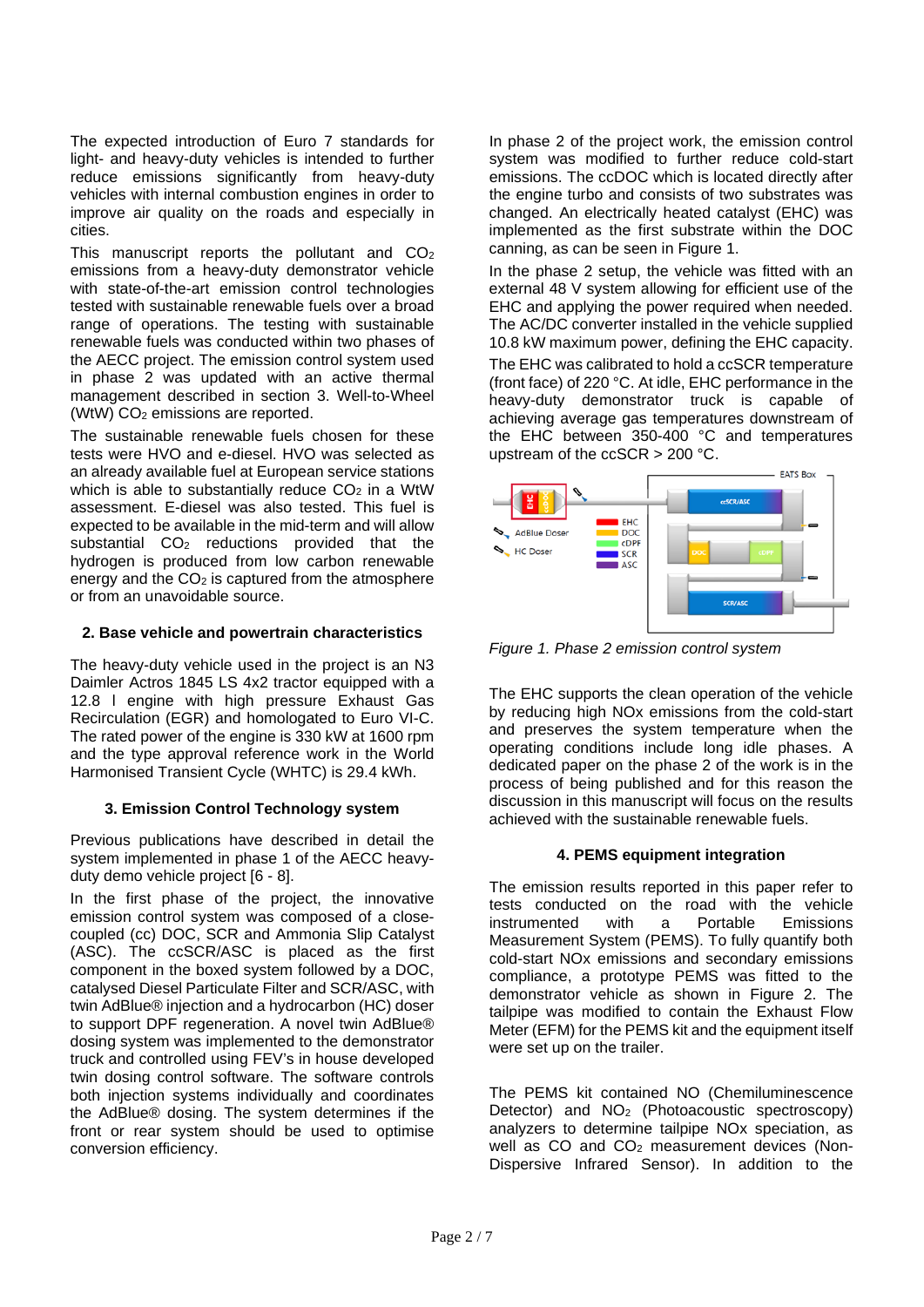gaseous measurements, PN10 is measured using a condensing particle counter (CPC).



*Figure 2. PEMS installed in the vehicle*

In addition to the standard PEMS equipment, the truck was fitted with portable  $NH<sub>3</sub>$  and  $N<sub>2</sub>O$  measurement technology.  $N_2O$  was measured using a Non-Dispersive Infrared Sensor and the  $NH<sub>3</sub>$  was measured using a Quantum Cascade Laser setup.

#### **5. Fuels**

All measurements in project phases 1 and 2 have been done on EN 590 'B7' diesel fuel. Extra measurements were conducted on sustainable renewable fuels to validate the ultra-low pollutant emissions while significantly reducing Well-to-Wheel CO2 emissions.

For the test with sustainable renewable fuels, in phase 1 of the project, the choice was to use 100% Hydrotreated Vegetable Oil. HVO is increasingly produced from waste and residue fat fractions coming from the food industry, as well as from non-food grade vegetable oil fractions. HVO could achieve up to 90% WtW CO<sub>2</sub> reduction straight from the pump depending on feedstock, this fuel meets the requirements of EN 15940 for paraffinic diesel fuels [9], for this reason, the calibration of the engine of the vehicle can be used without any adjustments.

*Table 1. Fuel properties*

| <b>Fuel property</b>  | <b>Units</b> | <b>B7</b> | <b>HVO</b> | e-diesel |
|-----------------------|--------------|-----------|------------|----------|
| Density               | kg/l         | 0,835     | 0.78       | 0,7987   |
| Cetane number         |              | 52        | >70        | 74.8     |
| Carbon content        | % $m/m$      | 85,94     | 84.8       | 85,06    |
| Hydrogen content      | % $m/m$      | 13,35     | 15,2       | 14,94    |
| Net heating value (m) | MJ/kg        | 42.74     | 43,6       | 43,91    |

During phase 2, an e-diesel was used to conduct onroad tests. The specifications of the fuel stayed within the limits of EN 15940 and therefore, no changes to the engine calibration were necessary.

Life Cycle Assessment (LCA) is an internationally standardised methodology (ISO 14040 ff), it helps quantifying the environmental footprint related to goods and services. For the moment, the LCA is not being used within the European regulatory framework to calculate  $CO<sub>2</sub>$  emissions from road-transport. Nevertheless, some companies and researchers are looking at such an approach to compare different technologies [10-12]. A first step towards LCA can be given by the well-to-wheel analysis.

In this paper, a WtW  $CO<sub>2</sub>$  analysis was conducted according to the JEC (JRC-Eucar-Concawe) methodology version 5 [13] and will be reported in the following section. The JEC methodology was chosen as its objective is to establish, in a transparent and objective manner, a consensual Well-to-Wheel energy use and GHG emissions assessment of a wide range of automotive fuels and powertrains relevant to Europe in 2025 and beyond. Furthermore, current JEC version 5 is the first one including assessment data for heavy-duty vehicles.

 $CO<sub>2</sub>$ <sub>WtW</sub> in  $q/km$  is calculated with equation (1) as described below.

$$
CO_{2,WtT, fuel\ production} \left[\frac{g}{km}\right] - CO_{2,biocredits} \left[\frac{g}{km}\right] + CO_{2,TtW} \left[\frac{g}{km}\right] \tag{1}
$$

The CO2,WtT,fuel production is calculated with equation (2).

$$
\underbrace{Q_{fuel} \left[ \frac{MJ}{100km} \right]}_{* \left( \sum_{all\ compounds,i} CO_{2,intensity, WtT, i} \left[ \frac{gCO_2}{MJ} \right] * NRJ_i \right)
$$
\n(2)

Where  $Q_{fuel}$  is the measured fuel energy in MJ used by the vehicle for 100 km driven on the chassis dyno,  $CO<sub>2,intensity, WtT,i}</sub>$  are the Well-to-Tank  $CO<sub>2</sub>$  emission factors for the compound i blended in the fuel, NRJ<sub>i</sub> is the share of energy of the compound i blended in the fuel. The biocredits are calculated in a similar manner based on the value for each component blended in the fuel which is not from fossil origin.

An overview of all the data used is given in Table 2. Well-to-Tank (WtT) input data is coming from the JEC WtW report. Tank-to-Wheel input data is from on-road testing.

Well-to-Tank data from the JEC report is expressed in CO2eq emissions as also the impact of other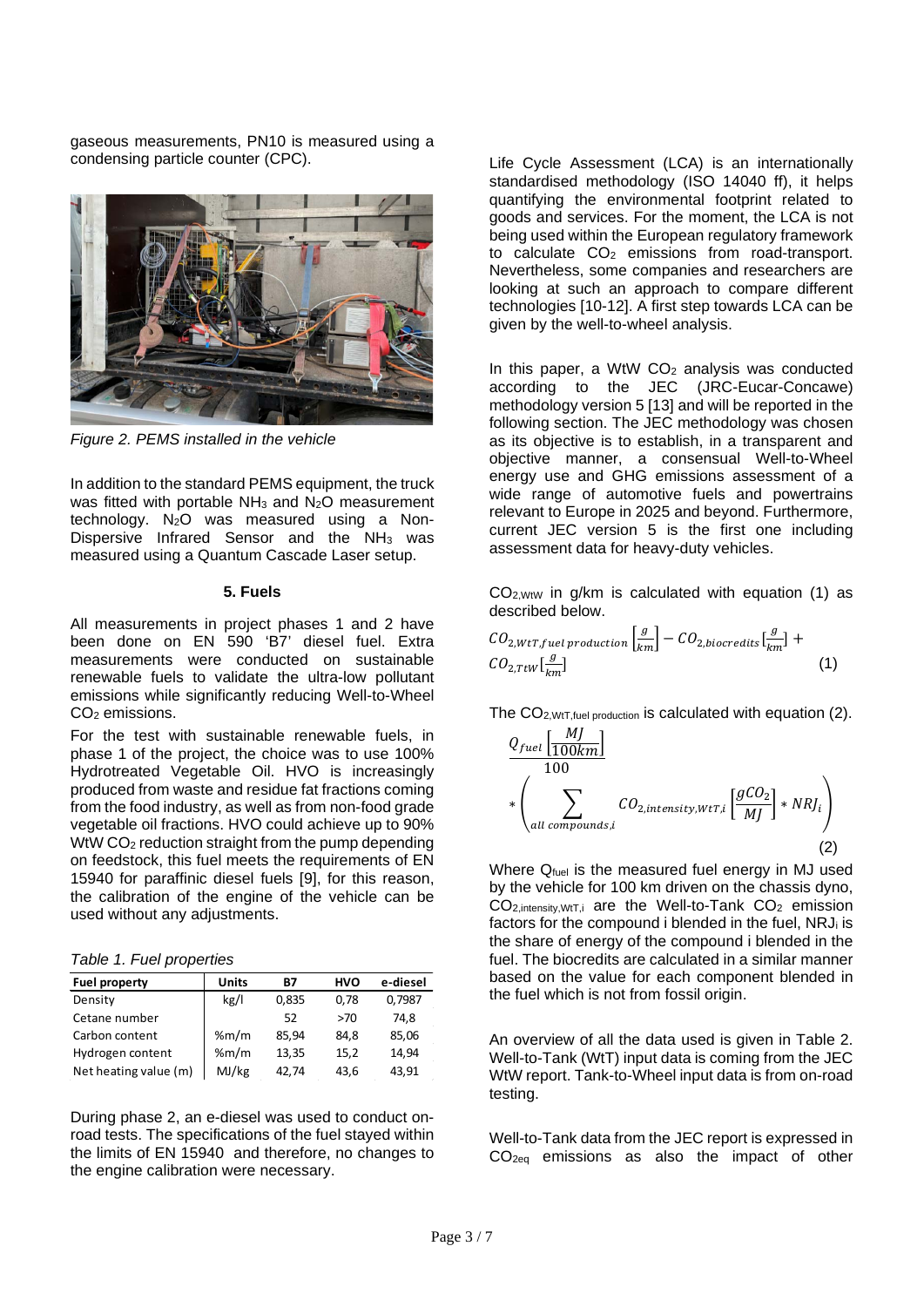greenhouse gases is considered. This is not the case for the measured Tank-to-Wheel values.

|                                                                   | <b>B7</b> | <b>HVO</b>    |                         |          |
|-------------------------------------------------------------------|-----------|---------------|-------------------------|----------|
| <b>Fuel property</b>                                              |           | <b>EU</b> mix | Waste<br>cooking<br>oil | e-diesel |
| $CO2$ intensity<br>(gCO <sub>2</sub> /MJfuel)                     | 73,73     | 71,31         | 71,31                   | 71,03    |
| WtT CO <sub>2</sub> emission factor<br>(gCO <sub>2</sub> /MJfuel) | 18,20     | 30,00         | 11,10                   | 0,81     |
| CO <sub>2</sub> biocredits<br>(gCO <sub>2</sub> /MJfuel)          | $-5,03$   | $-71,31$      | $-71,31$                | $-71,03$ |

*Table 2. WtT data used on the WtW calculations*

Note: JEC pathways chosen - B7: COD1+WOFA3a; HVO EU Mix.[14]; HVO Waste cooking oil: WOHY1a; e-diesel: RESD2.

#### **6. On-road testing**

On-road tests were defined to verify the broad range of driving conditions covered in the base project [6, 7] with conventional diesel

Two routes were used, a typical In-Service Conformity (ISC) and an urban delivery route. The tests covered a significant range of the operating map of the engine. Speed profile of the routes can be seen in Figure 3.

Both route speed profiles are meant to replicate typical missions of the vehicle.



*Figure 3. Speed profiles of the different routes completed*

These routes ensure a broad coverage of the engine operating map as can be seen in Figure 4. The ISC test ensures a complete operation of the engine torque, including full load operation. The urban delivery route covers lower load operation compared to the ISC as it contains continuous 1, 2- and 3-minute stops where the engine is kept idling.



*Figure 4. Operating engine map covered by the different routes completed*

Similar to the base project, during the sustainable renewable fuel campaigns all tests were conducted with the vehicle preconditioned. Such preconditioning included running the vehicle at constant speed with high engine load to prepare the vehicle for the next day of testing. The protocol was implemented to investigate a severe condition for the emission control system. The preconditioning depletes the ammonia storage of both SCRs as well as passively regenerating the diesel particulate filter.

## **7. Results**

A general remark on the results shown in this section is that the pollutant emissions figures include a summary of the emissions results of several tests. Error bars indicate the level of variability observed in the measurements. In particular, during the cold-start and the urban operation, there is a certain variability due to the impact of driving conditions and initial status of the emission control system.

The testing campaigns in phases 1 and 2 included different numbers of tests, ambient temperatures, payloads, and traffic conditions. Details on the conditions covered are reported below.

## **NOx emissions**

A summary of the NOx emissions of the on-road test results obtained with the system with conventional diesel during phases 1 and 2 can be seen in Figure 5. The figure includes the results achieved by testing the vehicles with sustainable renewable fuels as well.

Phase 1 results show emissions from urban delivery and in-service conformity testing, focussing on the urban share of operation as emissions were nearzero in the other parts of the test. The on-road tests were conducted within a broad range of ambient temperatures from 4 to 25°C. With 10, 50 and 100% payload, as well as with an empty and a normally ammonia-loaded SCR.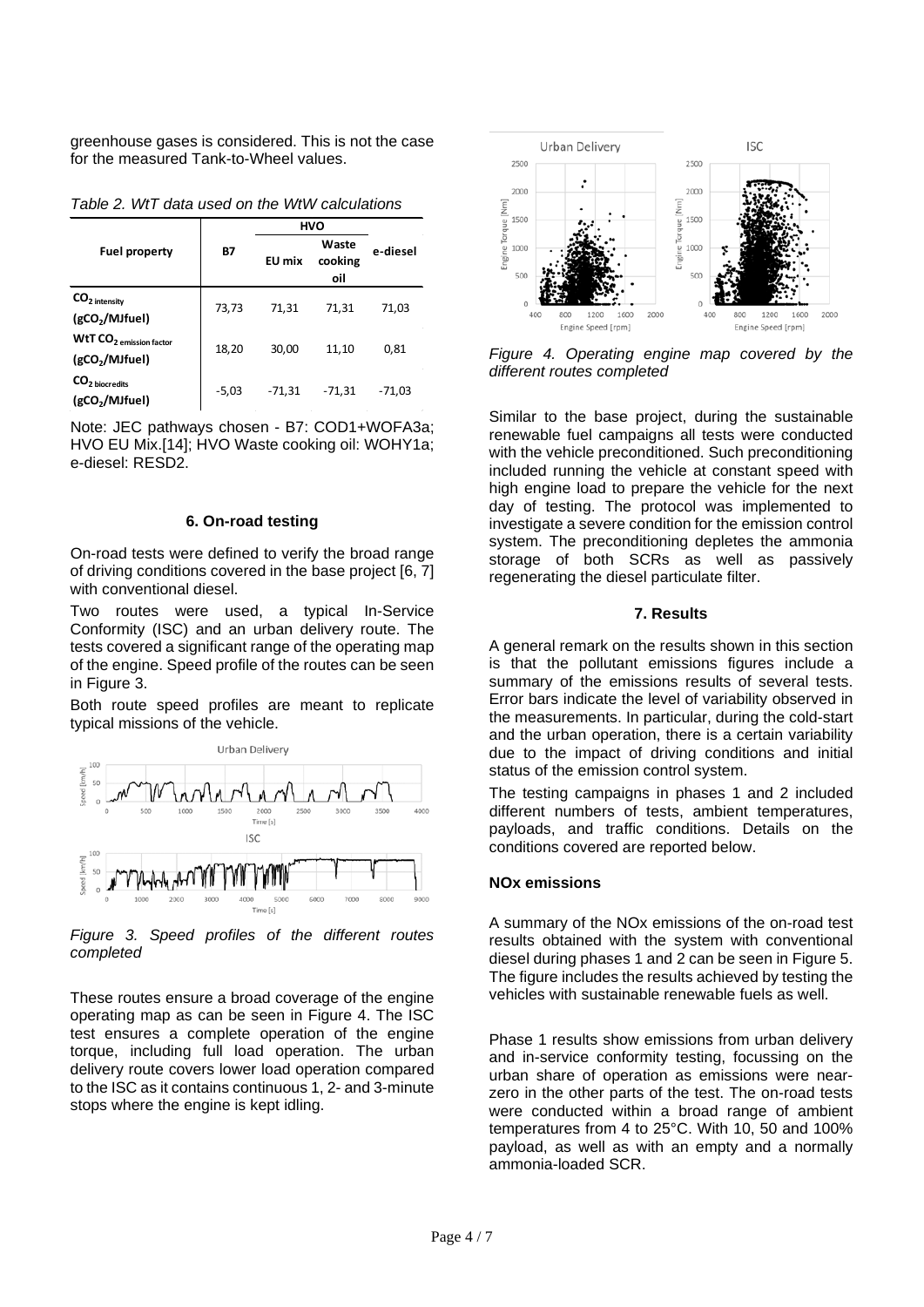

*Figure 5. Summary NOx emissions of phase 1, phase 2 and testing with sustainable renewable fuels.*

The on-road NOx emissions results with normal SCR ammonia loading are between 42 and 208 mg/kWh. For these tests, no preconditioning was conducted and the loading in the SCR at the beginning of the trip is how it remained at the end of the testing the previous day. On the other hand, results of on-road testing with empty SCR show a higher range of NOx emissions, from 168 to 475 mg/kWh. As can be seen, rural and motorway operation show very low tailpipe NOx values, all below 30 mg/kWh, as the emission control system is warm.

Figure 5 shows the range of emissions achieved in phase 2 of the project as well. As noted, at this stage the system includes the EHC. Tests were conducted with empty SCRs and with ambient temperatures between 5-8 °C. The NOx emissions under urban operation vary from 88 to 112 mg/kWh.

The tests conducted with HVO and e-diesel were similarly conducted with empty SCRs at the beginning of the trip. The HVO testing was conducted in phase 1 of the project. The results show the urban NOx emissions from 248 to 399 mg/kWh. The testing conducted with e-diesel in phase 2 of the project achieved urban NOx emissions from 65 to 137 mg/kWh. In both cases, this is within the variability observed in the results with market diesel. The rural and motorway emissions from the testing with sustainable renewable fuels are below 16mg/kWh.

#### **Particulate number (PN10) emissions**

A similar analysis was made for the particulate emissions. Phase 1 results show urban emissions with normal SCR loading from 6,07x10<sup>10</sup> to 1,38x10<sup>11</sup> #/kWh. Results from phase 1 with an empty SCR and a regenerated DPF show PN10 emissions varying from  $1,74x10^{11}$  to  $4,16x10^{11}$  #/kWh. The results of phase 2, with a system upgraded with the EHC, an empty SCR and regenerated DPF vary from 2,38x1010 to 1.34x1011 #/kWh.

HVO on-road tests from phase 1 show results varying from 2,86x10<sup>11</sup> to 5,37x10<sup>11</sup> #/kWh. In addition, the testing with e-diesel conducted on phase 2 of the project achieved  $9,88x10^{10}$  to  $1,03x10^{11}$  #/kWh. In both cases, this is within the range observed on market diesel.



*Figure 6. Summary of PN10 emissions of phase 1, phase 2 and testing with sustainable renewable fuels.*

#### Ammonia (NH<sub>3</sub>) and nitrous oxide (N<sub>2</sub>O) **emissions**

As described in section 4, the vehicle was equipped with a PEMS system able to measure  $NH<sub>3</sub>$  and  $N<sub>2</sub>O$ . In general, all tests conducted in phases 1 and 2 showed extremely low ammonia emissions. This is mainly due to the system being equipped with ammonia slip catalysts after each SCR. Phase 1 results have been published and can be found in previous publications [6 - 8].

Regarding N2O emissions, these emissions occur due to unselective catalytic reactions within the DOC or even the ammonia slip catalyst via unselective oxidation of unreacted NH3. As previously reported [6  $-8$ ], the N<sub>2</sub>O is produced throughout the length of the trips. Figure 7 shows the summary of  $N_2O$  emissions for phases 1 and 2 of the project. The resulting urban emissions from on-road testing with normal SCR loading on phase 1 of the project vary from 58 to 78 mg/kWh. In rural operation the  $N_2O$  emissions varied from 42 to 68 mg/kWh and in motorway operation from 27 to 40 mg/kWh. The  $N_2O$  urban emissions achieved with an empty SCR in phase 1 varied from 18 to 59 mg/kWh, rural emissions from 19 to 37 mg/kWh and in motorway driving from 16 to 58 mg/kWh.

In phase 2, the urban  $N_2O$  emissions achieved with an empty SCR ranged from 65 to 87 mg/kWh, with the ISC test achieving rural  $N_2O$  emissions of 25 mg/kWh and 47 mg/kWh in motorway operation.

N<sub>2</sub>O urban emissions from the testing with HVO in phase 1 vary from 54 to 106 mg/kWh. There was one in-service conformity test with  $N_2O$  urban emissions of 196 mg/kWh. This test is considered an outlier and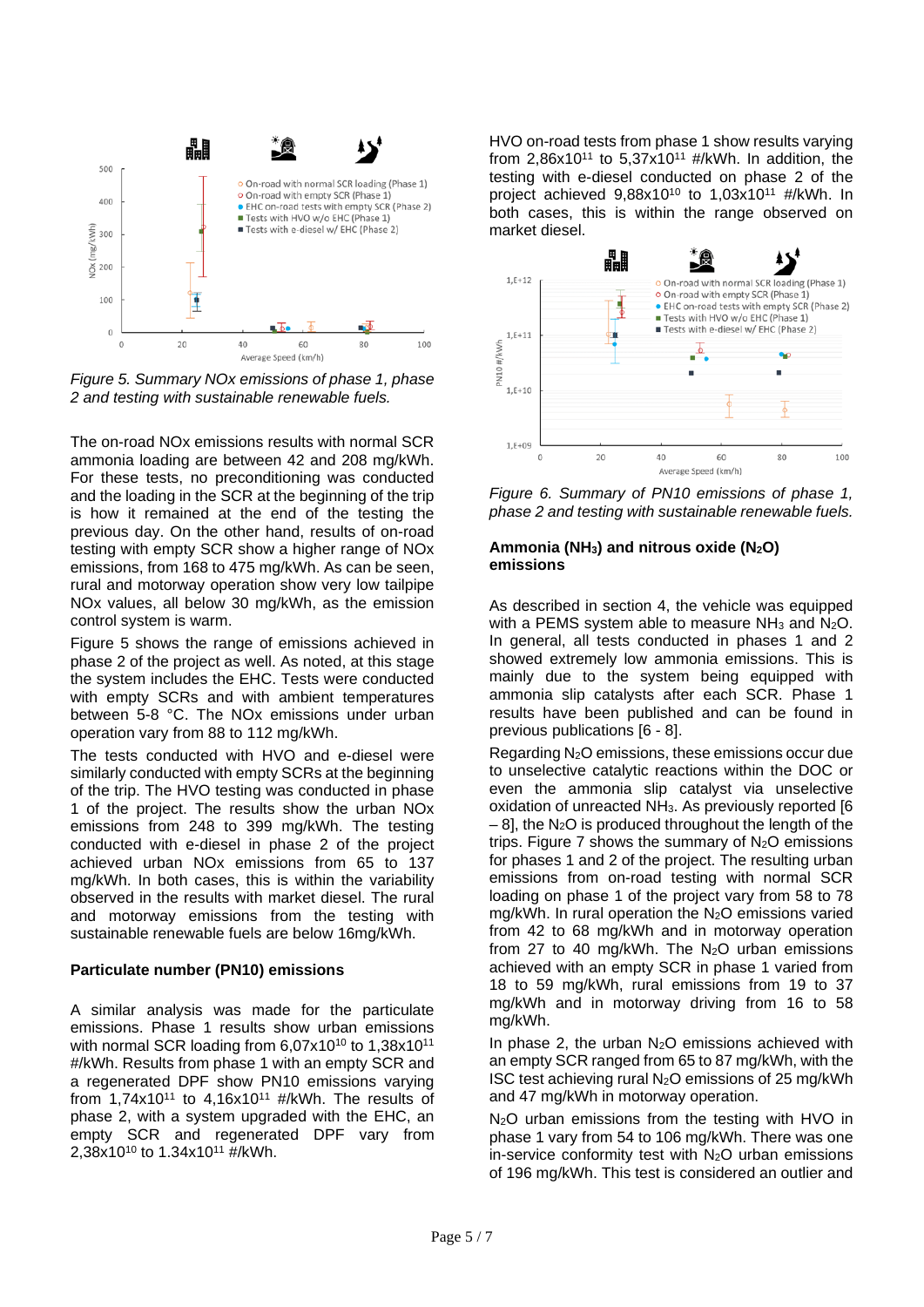further analysis need to be conducted to understand what could have caused these higher N<sub>2</sub>O emissions. The N2O urban emissions from the e-diesel testing in the project's phase 2 vary from 89 to 106 mg/kWh.



Figure 7. *Summary of N2O emissions of phase 1, phase 2 and testing with sustainable renewable fuels.*

## **Well-to-Wheel CO2 emissions reductions**

From the beginning of the project, the intention was to implement an emissions control system which would impact as low as possible the WtW  $CO<sub>2</sub>$  performance of the vehicle. Phase 1 of the project kept this impact to less than 3% on average. For phase 2, the calculation of the fuel consumption/ $CO<sub>2</sub>$  included in Figures 8 and 9 does not include the power required to use the EHC. This is the case for both diesel and e-diesel calculations, so it is not impacting the fuel comparison. However, the external power required for the EHC to be used within an in-service conformity test has been calculated to be about 1%.

It is important to note that the  $CO<sub>2</sub>$  emissions vary within the on-road tests due to the many factors found on the road, including traffic conditions, ambient temperature, road closures or driver dynamics. The average of the  $CO<sub>2</sub>$  emissions of the tests has been identified as the best approach to compare the results.

Figure 8 shows the average Tank-to-Wheel  $CO<sub>2</sub>$ emissions of urban and in-service conformity tests at ambient temperatures between 4 to 23 °C. All tests have been conducted with 10% payload, as the data available for this condition was larger.



*Figure 8. Average TtW CO<sub>2</sub> emissions of urban and in-service conformity tests with conventional and sustainable renewable fuels*

Figure 9 shows the results of the Well-to-Wheel CO2 emissions from the analysis conducted using the JEC version 5 methodology and pathway assumptions [11]. The WtW methodology estimates the energy use and GHG emissions in the production of a fuel and its use in a vehicle. Results show substantial WtW  $CO<sub>2</sub>$ reductions can be obtained by using this approach.



*Figure 9. WtW CO2 emissions reductions*

Results show that HVO can reduce the WtW CO2 emissions up to 89% with respect to B7 diesel if the feedstock used is waste cooking oil. Using the HVO mix found within the EU reduces the emissions up to 70%.

E-diesel used within the current study achieves 99% WtW CO<sub>2</sub> emissions reduction.